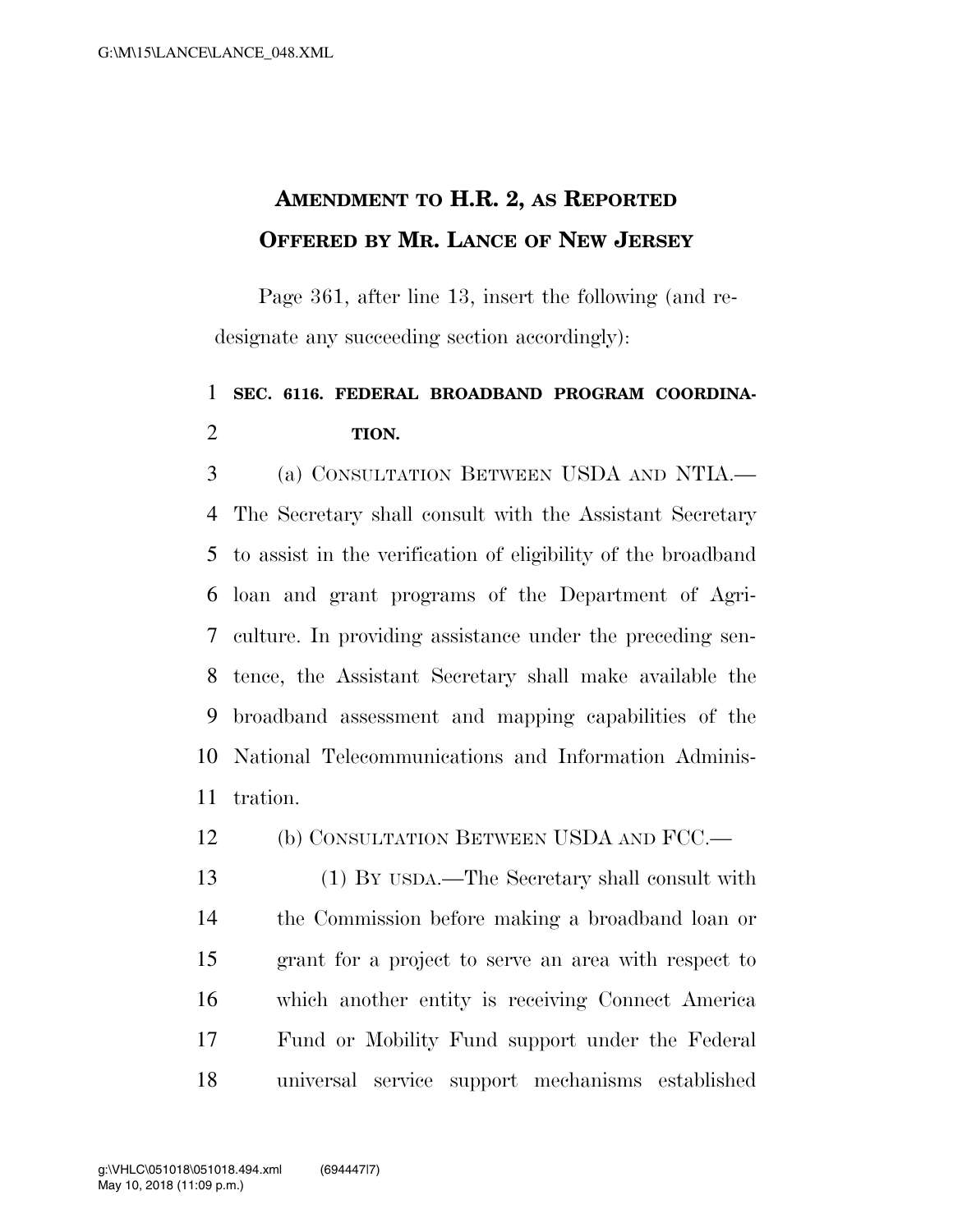$\mathfrak{D}$ 

 under section 254 of the Communications Act of 1934 (47 U.S.C. 254).

 (2) BY FCC.—The Commission shall consult with the Secretary before offering or providing Con- nect America Fund or Mobility Fund support under the Federal universal service support mechanisms established under section 254 of the Communica- tions Act of 1934 (47 U.S.C. 254) to serve an area with respect to which another entity has received an award under a broadband loan or grant program of the Department of Agriculture.

 (c) REPORT TO CONGRESS.—Not later than 1 year after the date of the enactment of this Act, the Secretary, the Commission, and the Assistant Secretary shall submit to the Committee on Agriculture and the Committee on Energy and Commerce of the House of Representatives and the Committee on Agriculture, Nutrition, and For- estry and the Committee on Commerce, Science, and Transportation of the Senate a report on how best to co- ordinate federally supported broadband programs and ac-tivities in order to achieve the following objectives:

 (1) Promote high-quality broadband service that meets the long-term needs of rural residents and businesses, by evaluating the broadband service needs in rural areas for each decade through 2050.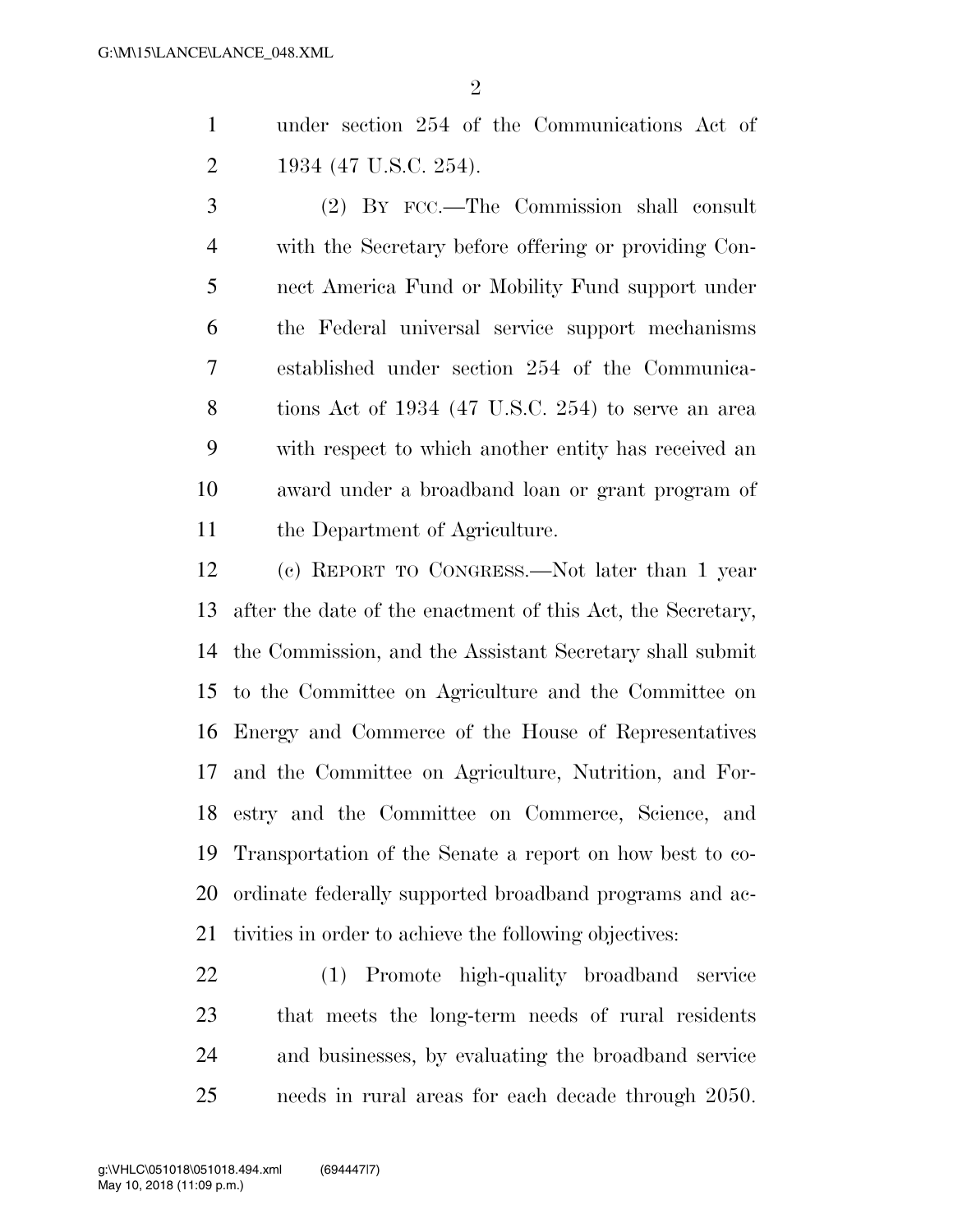| $\mathbf{1}$   | (2) Support the long-term viability, sustain-        |
|----------------|------------------------------------------------------|
| $\overline{c}$ | ability, and utility of federally supported rural    |
| 3              | broadband infrastructure, by analyzing the technical |
| $\overline{4}$ | capabilities of the technologies currently available |
| 5              | and reasonably expected to be available by 2035 to   |
| 6              | meet the broadband service needs of rural residents  |
| 7              | identified under paragraph (1), including by ana-    |
| 8              | lyzing the following:                                |
| 9              | (A) The real-world performance of such               |
| 10             | technologies, including data rates, latency, data    |
| 11             | usage restrictions, and other aspects of service     |
| 12             | quality, as defined by the Commission.               |
| 13             | (B) The suitability of each such technology          |
| 14             | residential, agricultural, educational,<br>for       |
| 15             | healthcare, commercial, and industrial purposes      |
| 16             | in rural areas.                                      |
| 17             | (C) The cost to deploy and support such              |
| 18             | technologies in several rural geographies.           |
| 19             | (D) The costs associated with online plat-           |
| 20             | forms, specifically the resulting constraints on     |
| 21             | rural network bandwidth.                             |
| 22             | (3) Identify and quantify the availability of        |
| 23             | broadband service and ongoing broadband deploy-      |
| 24             | ment in rural areas, including ways to do the fol-   |
| 25             | lowing:                                              |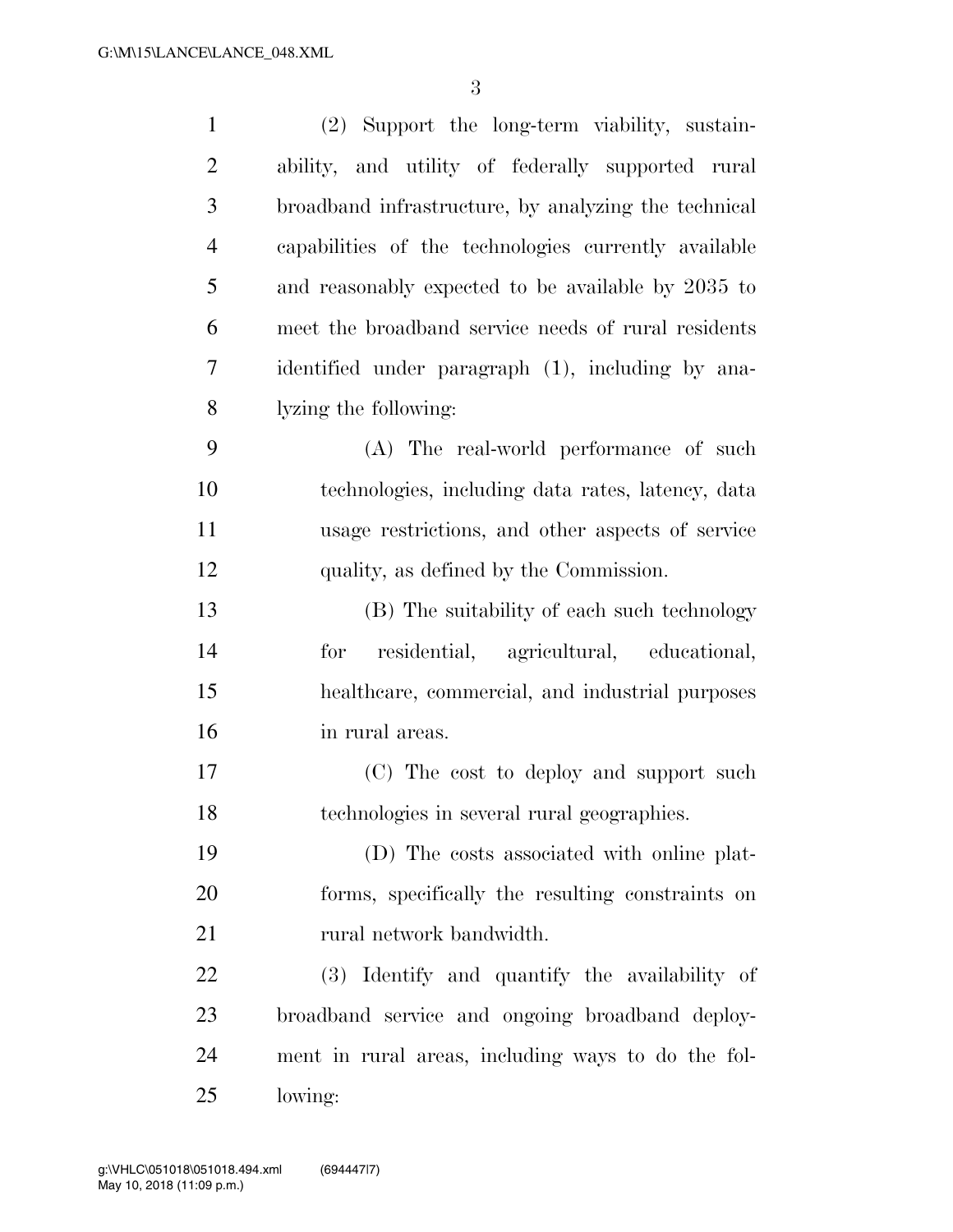| $\mathbf{1}$   | (A) Harmonize broadband notification and          |
|----------------|---------------------------------------------------|
| $\overline{2}$ | reporting requirements and develop common         |
| 3              | verification procedures across all federally sup- |
| $\overline{4}$ | ported broadband programs.                        |
| 5              | (B) Consolidate and utilize the existing          |
| 6              | broadband service data of the Commission.         |
| 7              | (C) Collect and share data on those               |
| 8              | projects in rural areas where Federal programs    |
| 9              | are currently supporting broadband deployment,    |
| 10             | including areas with respect to which an entity   |
| 11             | is receiving-                                     |
| 12             | (i) support under a broadband loan or             |
| 13             | grant program of the Department of Agri-          |
| 14             | culture; or                                       |
| 15             | (ii) Connect America Fund or Mobil-               |
| 16             | ity Fund support under the Federal uni-           |
| 17             | versal service support mechanisms estab-          |
| 18             | lished under section 254 of the Commu-            |
| 19             | nications Act of 1934 (47 U.S.C. 254).            |
| 20             | (D) Leverage support technologies and             |
| 21             | services from online platforms for providers of   |
| 22             | broadband service in rural areas.                 |
| 23             | (d) DEFINITIONS.—In this section:                 |